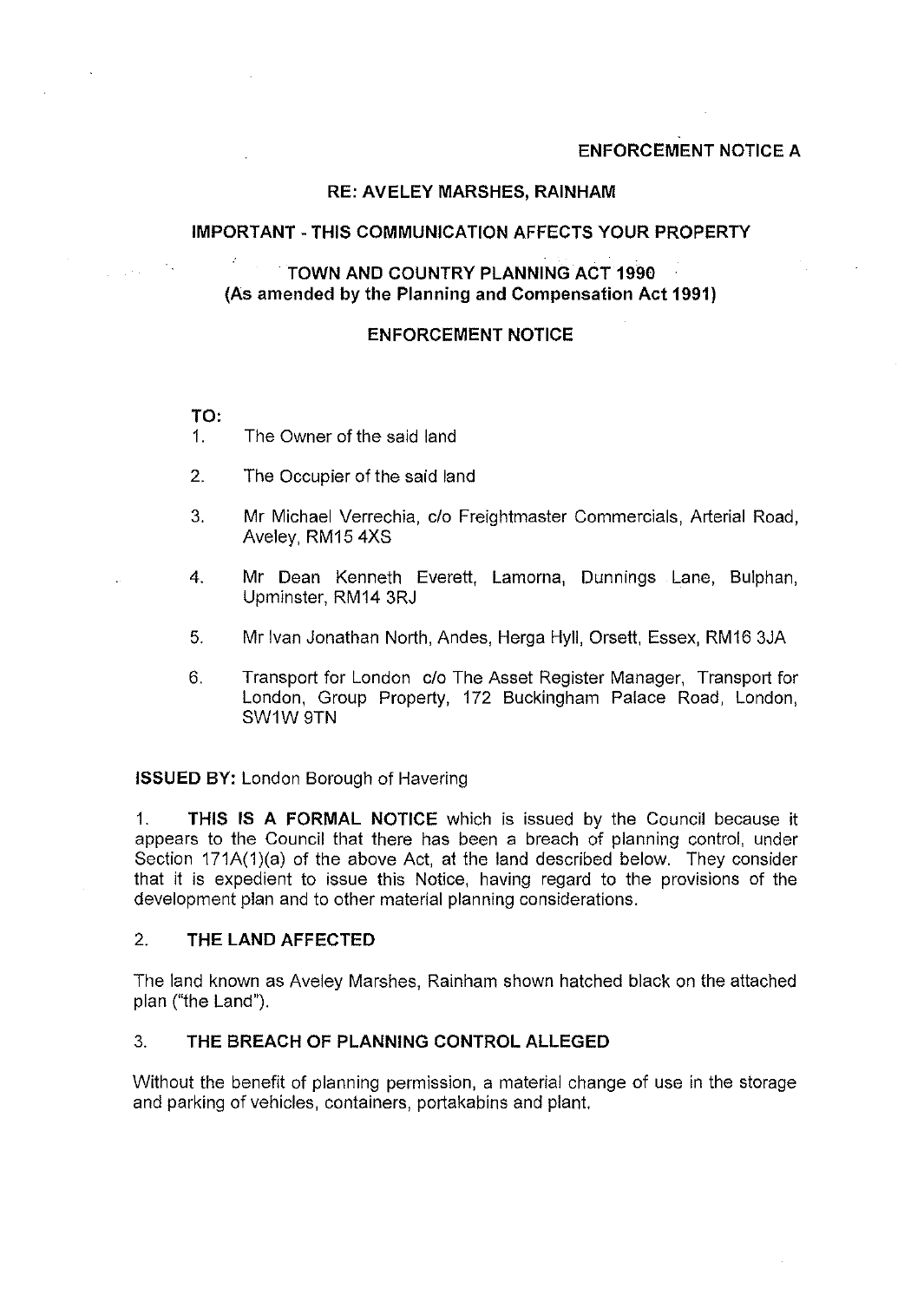# 4. **REASONS FOR ISSUING THIS NOTICE**

It appears to the Council that the above breach of planning control has occurred within the last ten years. It is considered that the use is materially harmful to birds, wildlife and plants. The site is an area of Metropolitan Importance for Nature Conservation. It is the largest expanse of wetland boarding the upper reaches of the Thames Estuary and is of Scientific Specialist Interest. This is contrary to the Local Development Framework Core Strategy and Development Control Policies Development Plan Document DC58.

Further, the site is within the Metropolitan Green Belt and is detrimental to the visual amenities and character of the surrounding area in general and the open nature of this part of the Metropolitan Green Belt. This is contrary to the Local Development Framework Core Strategy and Development Control Policies Development Plan Document DC45 as well as PPG2 and Policy 3D.9 of the London Plan.

## 5. **WHAT YOU ARE REQUIRED TO DO**

 $(i)$  Cease using the Land, as shown cross hatched on the attached plan, for the unauthorised purpose of storage and parking including storage of vehicles, containers, portakabins and plant.

Time for compliance: three months from the effective date of this notice.

(ii) Cease using the land for any unauthorised purpose save for the authorised use as open land which would included forested land.

Time for compliance: three months from the effective date of this notice.

## 6. **WHEN THIS NOTICE TAKES EFFECT**

This Notice takes effect on 14<sup>th</sup> February 2011, unless an appeal is made against it beforehand

Dated: 14<sup>th</sup> January 2011

Signed:

Authorised Officer

On behalf of London Borough of Havering Town Hall Main Road Romford RM1 3BD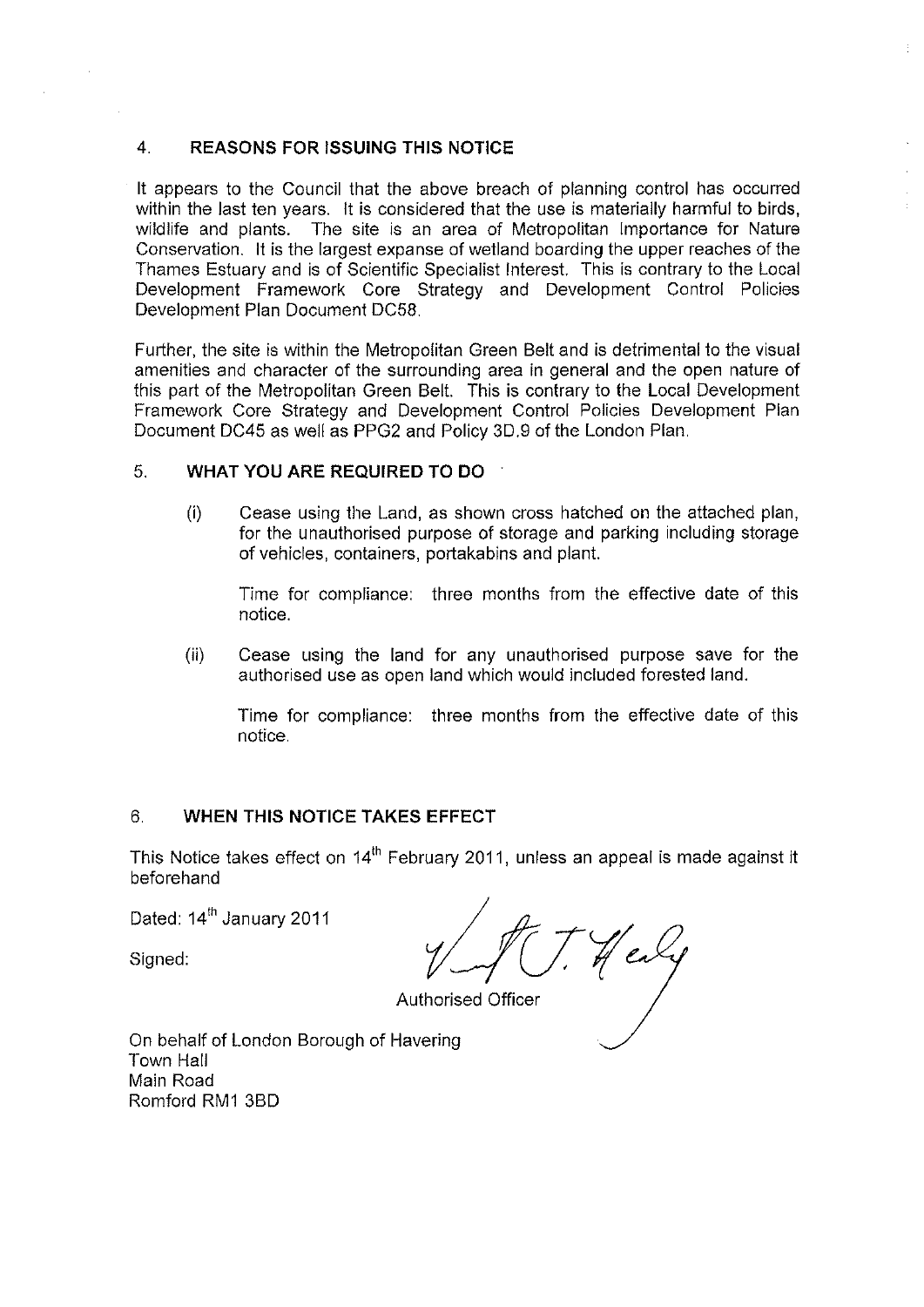## **YOUR RIGHT OF APPEAL**

You can appeal against this Enforcement Notice to the Secretary of State by the 14 $^{\rm th}$ February 2011. Further details are given in the attached explanatory note.

#### **WHAT HAPPENS IF YOU DO NOT APPEAL**

If you do not appeal against this Enforcement Notice, it will take effect on 14 $^{\rm th}$ February 2011 and you must then ensure that the required steps for complying with it, for which you may be held responsible, are taken within the period specified in the Notice.

# **FAILURE TO COMPLY WITH AN ENFORCEMENT NOTICE WHICH HAS TAKEN EFFECT CAN RESULT IN PROSECUTION AND/OR REMEDIAL ACTION BY THE COUNCIL.**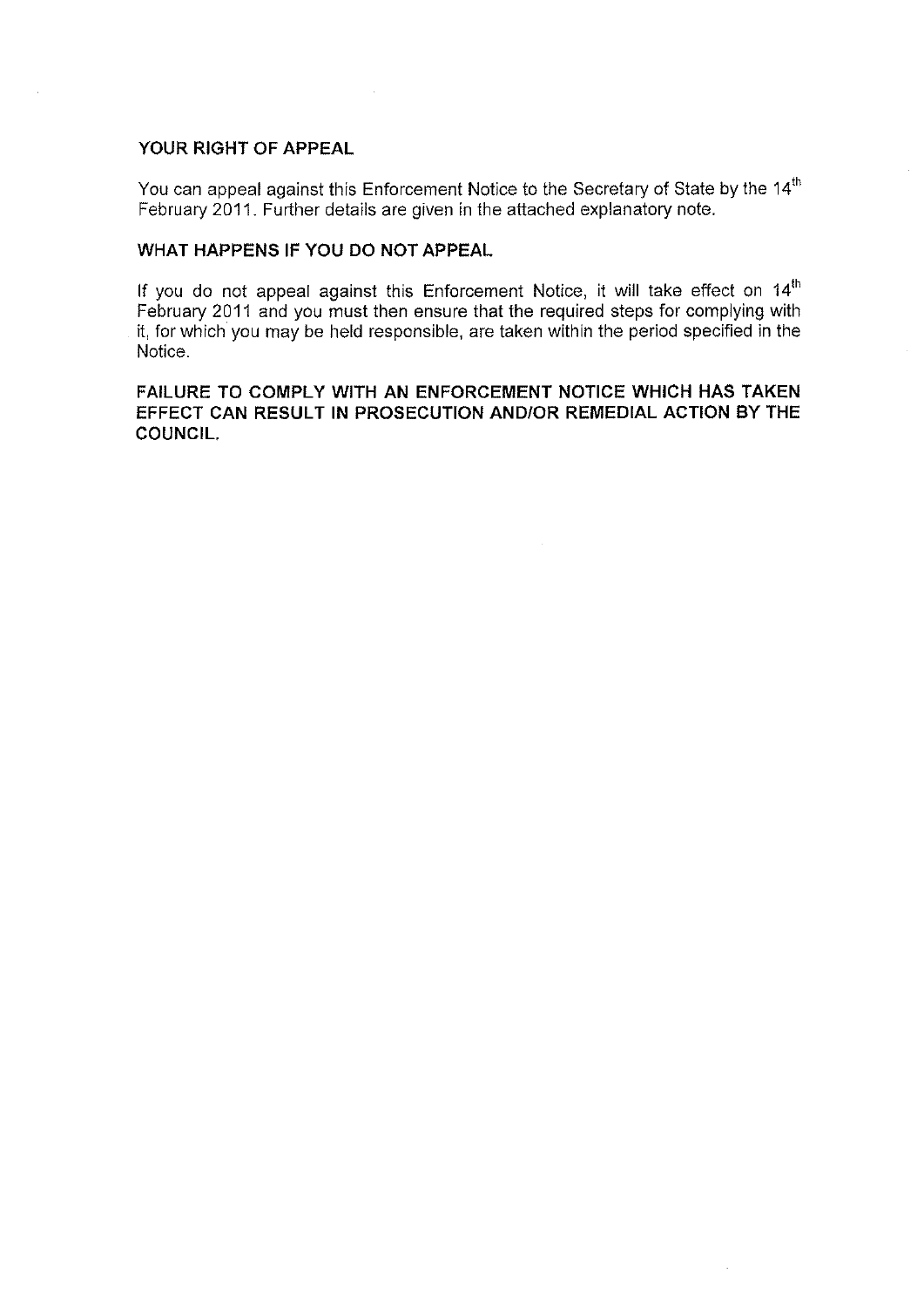# **EXPLANATORY NOTES**

### **STATUTORY PROVISIONS**

A summary of Sections 171A, 1718 and 172 to 177 of the Town and Country Planning Act 1990 (as amended) is enclosed with this Notice.

## **YOUR RIGHT OF APPEAL**

You can appeal against this Notice, but any appeal must be in writing and received, or posted (with the postage paid and properly addressed) in time to be received in the ordinary course of the post, by the Secretary of State before 14<sup>th</sup> February 2011.

If you intend to appeal this Notice you should follow instructions given on the information sheet from the Planning Inspectorate which accompanies this Notice.

### **GROUNDS OF APPEAL**

The grounds of appeal are set out in Section 174 of the Town and Country Planning Act 1990 (as amended) you may appeal on one or more of the following grounds:-

- (a) that, in respect of any breach of planning control which may be constituted by the matters stated in the Notice, planning permission ought to be granted, as the case may be, the condition or limitation concerned ought to be discharged;
- (b) that those matters have not occurred;
- (c) that those matters (if they occurred) do not constitute a breach of planning control;
- (d) that, at the date when the notice was issued, no enforcement action could be taken in respect of any breach of planning control which may be constituted by those matters;
- (e) that copies of the Enforcement Notice were not served as required by section 172;
- (f) that steps required by the notice to be taken, or the activities required by the notice to cease, exceed what is necessary to remedy any breach of planning control which may be constituted by those matters or, as the case may be, to remedy any injury to amenity which has been caused by any such breach;
- (g) that any period specified in the notice in accordance with section 173(9) falls short of what should reasonably be allowed.

Not all these grounds may be relevant to you.

### **PLANNING APPLICATION FEE**

Should wish to appeal on ground (a) - that planning permission should be granted for the unauthorised development - then a fee of £335 is payable both to the Secretary of State and to the Council making the total fees payable £670 If the fees are not paid then that ground of appeal will not be valid.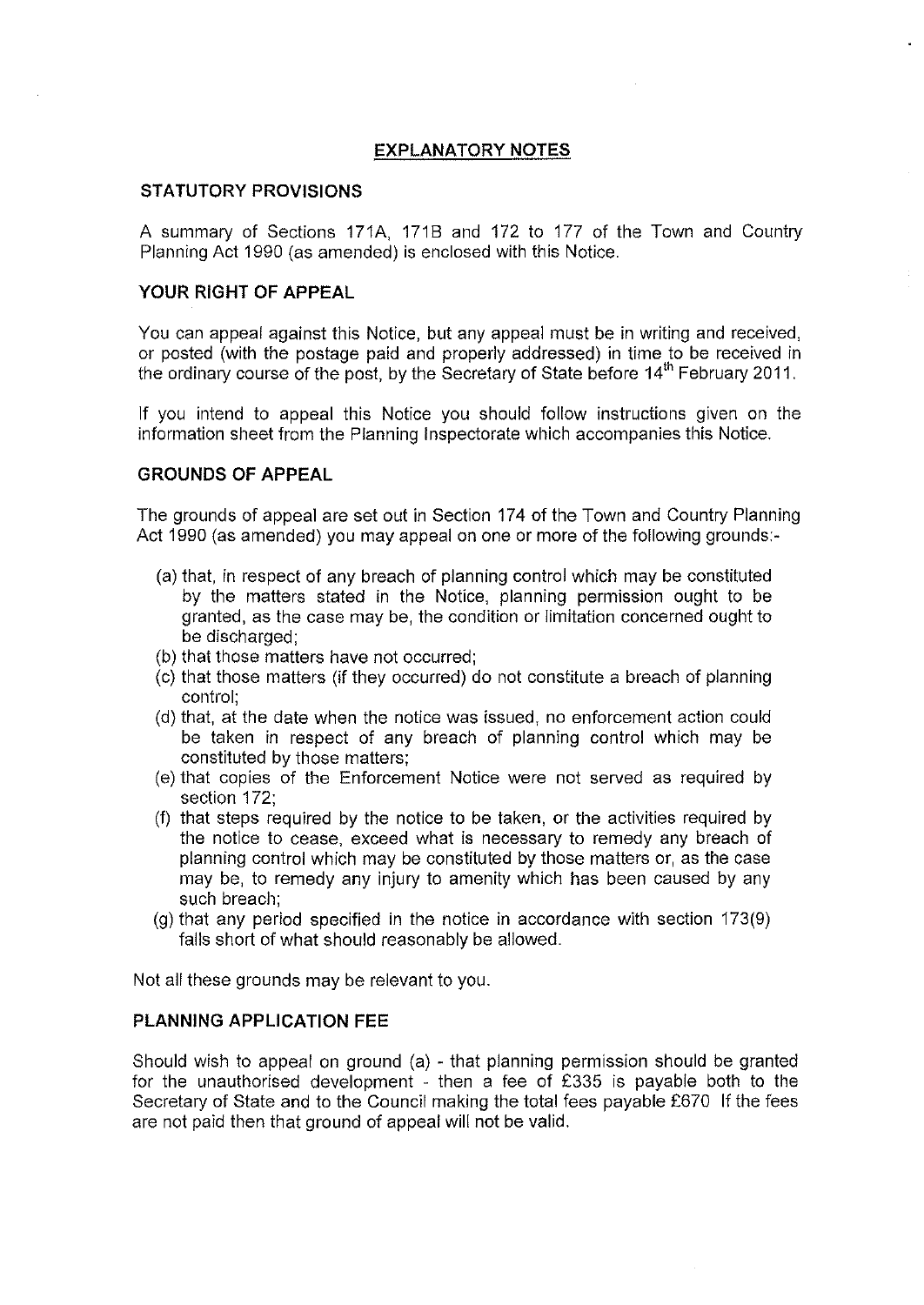#### **STATEMENT ON GROUNDS OF APPEAL**

You must submit to the Secretary of State, either when giving notice of appeal or within 14 days from the date on which the Secretary of State sends him a notice so requiring him, a statement in writing specifying the grounds on which you are appealing against the enforcement notice and stating briefly the facts on which you propose to rely in support of each of those grounds.

#### **RECIPIENTS OF THE ENFORCEMENT NOTICE**

The names and addresses of all the persons on whom the Enforcement Notice has been served are:

- 1. The Owner of the said land
- 2. The Occupier of the said land
- 3. Mr Michael Verrechia, c/o Freightmaster Commercials, Arterial Road, Aveley, RM15 4XS
- 4. Mr Dean Kenneth Everett, Lamorna, Dunnings Lane, Bulphan, Upminster, RM14 3RJ
- 5. Mr Ivan Jonathan North, Andes, Herga Hyll, Orsett, Essex, RM16 3JA
- 6. Transport for London c/o The Asset Register Manager, Transport for London, Group Property, 172 Buckingham Palace Road, London, SW1W 9TN